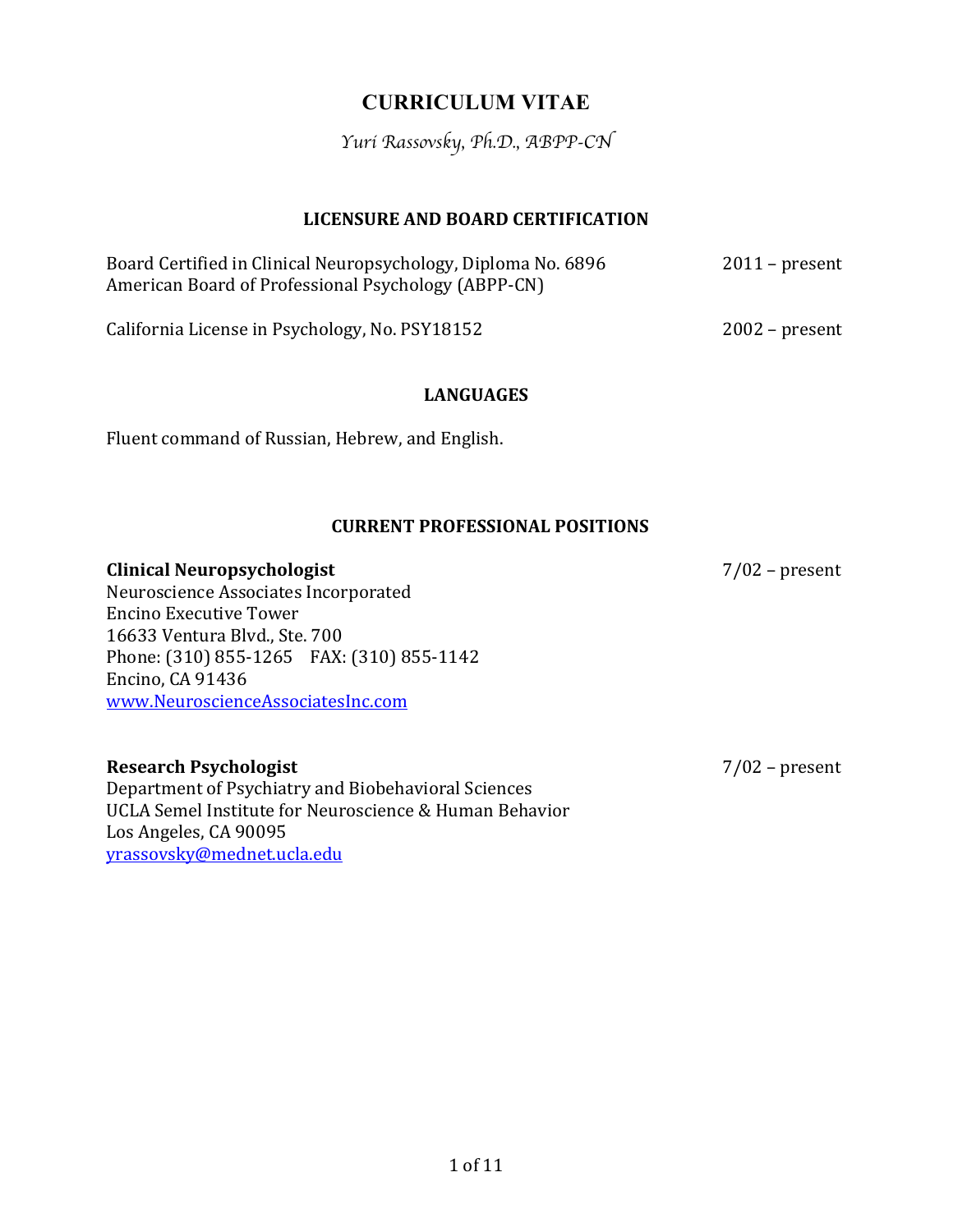#### **EDUCATIONAL HISTORY**

#### **Post-Graduate:**

|           | Post-Doctoral Fellowship<br>Neuroimaging<br>Department of Neurology<br>David Geffen School of Medicine at UCLA<br>Los Angeles, California                                                                                                    | $2003 - 2005$ |
|-----------|----------------------------------------------------------------------------------------------------------------------------------------------------------------------------------------------------------------------------------------------|---------------|
|           | Post-Doctoral Fellowship<br>Clinical Neuropsychology<br>Neuropsychology Assessment Laboratory<br>Department of Psychiatry and Biobehavioral Sciences<br>UCLA Semel Institute for Neuroscience & Human Behavior<br>Los Angeles, California    | $2000 - 2002$ |
| Graduate: |                                                                                                                                                                                                                                              |               |
|           | University of Minnesota, Minneapolis, Minnesota<br>Major: Clinical Psychology                                                                                                                                                                | 1995 - 1999   |
|           | Degree: Ph.D., November, 1999<br>Thesis Title: Suffocation and respiratory responses to carbon dioxide in individuals<br>with panic disorder: implications for etiology.<br>Arose of Concontration: Devchanathology, Robavioral Nourosciance |               |

Areas of Concentration: Psychopathology, Behavioral Neuroscience

# **Undergraduate:**

| University of California, Los Angeles, California  | 1992 - 1995 |
|----------------------------------------------------|-------------|
| Major: Psychology & Philosophy                     |             |
| Degree: B.A., <i>summa cum laude</i> , March, 1995 |             |

# **HONORS AND AWARDS**

Recipient, NIMH Young Investigator Award, International Congress on Schizophrenia Research, 2005 Recipient, Eli Lilly Travel Fellowship Award for the Annual Meeting of the Society of Biological Psychiatry, 2004 Recipient, Scholarship for the Annual Scientific Meeting and Workshops of the American Society of Clinical Hypnosis, 2004 Recipient, NRSA Training Grant, Postdoctoral Training Fellowship in Neuroimaging, University of California, Los Angeles, 2003-2005 Recipient, NRSA Training Grant, Postdoctoral Training Fellowship in Neuropsychology, University of California, Los Angeles, 2000-2002 Recipient, NIMH Neurobehavioral Training Award, University of Minnesota, 1996-1998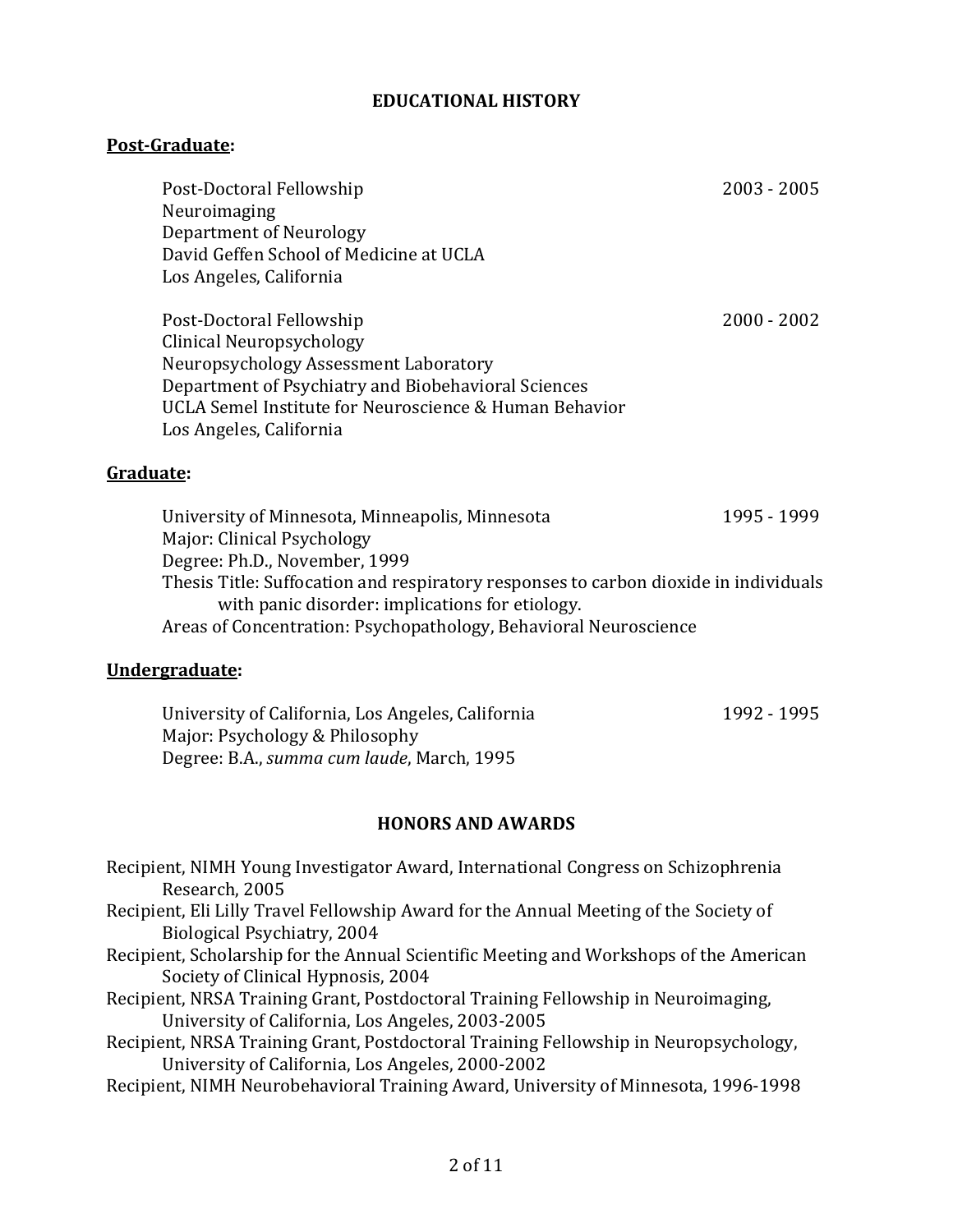Recipient, Department of Psychology Recruitment Fellowship, University of Minnesota, 1995-1996

Member, Golden Key National Honor Society, University of California, Los Angeles, 1995 Member, Pi Gamma Mu International Honor Society in Social Sciences, University of California, Los Angeles, 1995

Awarded, Dean's Honors List, University of California, Los Angeles, 1992-1995

## **PROFESSIONAL AFFILIATIONS**

American Academy of Clinical Neuropsychology (Member, 2011-present) Schizophrenia International Research Society (Charter Member, 2005-present) Society for Research in Psychopathology (Member, 2004-present) American Psychological Association (Member, 2002-present)

Division 40 - Clinical Neuropsychology

National Academy of Neuropsychology (Professional Member, 2002-present) International Neuropsychological Society (Associate Member, 2001-present) Association for Advancement of Behavior Therapy (Student Member, 1995-2000) International Society for the Advancement of Respiratory Psychophysiology (Student Member, 1997-2000)

## **ACADEMIC SERVICES**

Chair, Institutional Review Board - Ethics Committee for the Protections of Human Subjects in Research

Ad Hoc Reviewer: *Archives of General Psychiatry, American Journal of Psychiatry, Biological* Psychiatry, Schizophrenia Research, Psychiatry Research, Journal of Abnormal Psychology, *Depression and Anxiety, American Journal of Medical Genetics Part B: Neuropsychiatric Genetics*

## **ACADEMIC TEACHING EXPERIENCE**

#### **Undergraduate Courses:**

Introduction to Psychology, Abnormal Psychology, Biological Psychology, Cognitive Psychology, Clinical Psychology, Introduction to Theories of Personality, Biological Bases of Psychopathology, Statistical Methods for Psychology

## **Graduate Courses:**

Introduction to Neuropsychology, Neuropsychological Assessment, Assessment of Intellectual Skills and Aptitudes, Psychopathology, Neuropsychological Disorders, Professional Ethics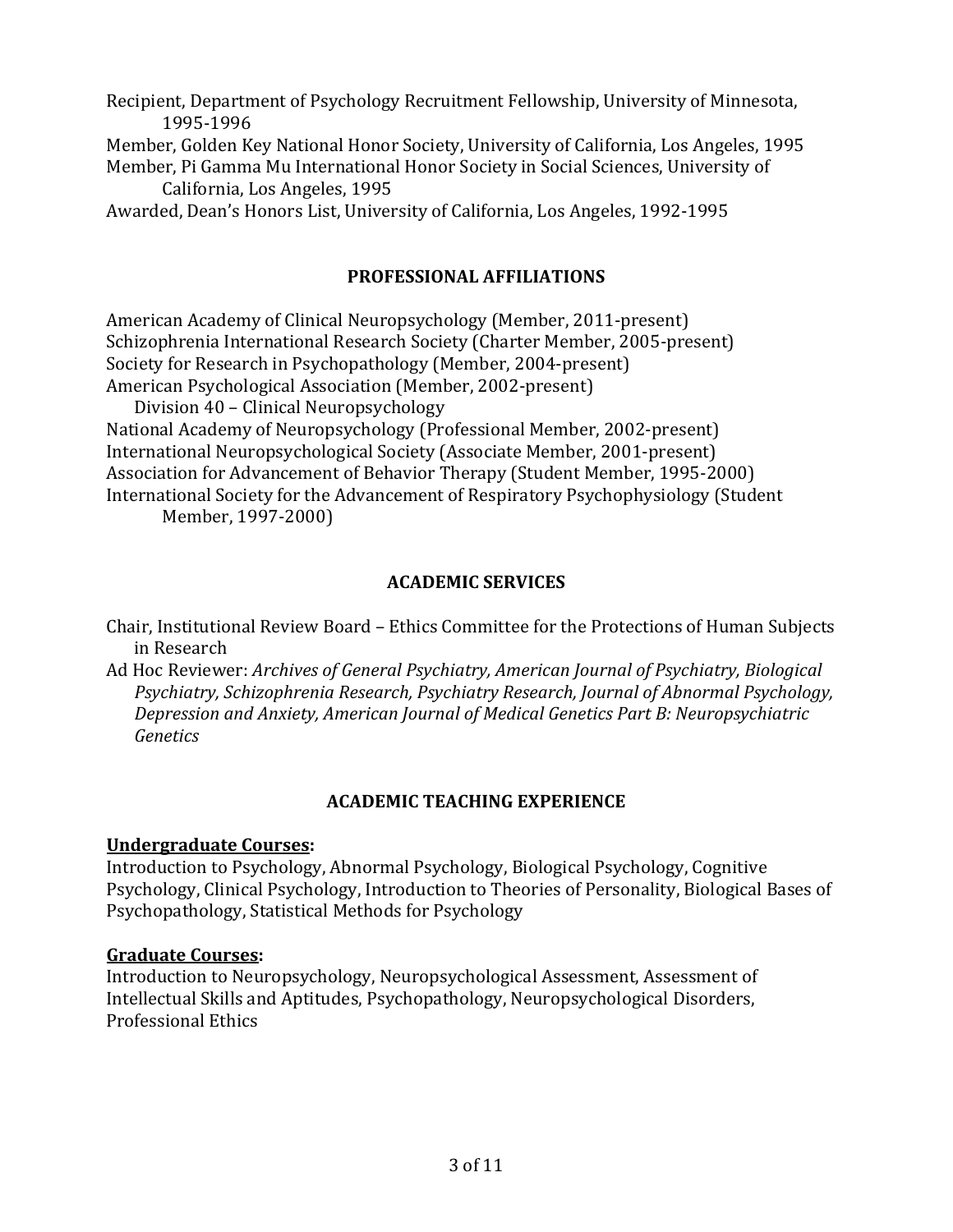#### **EMPLOYMENT HISTORY**

#### **Clinical Neuropsychologist** 7/02 – present

Neuroscience Associates Incorporated Encino Executive Tower Encino, California

> Conduct neuropsychological and psychodiagnostic assessments in diverse clinical populations suffering from various neurobehavioral disorders. Referrals are both clinical and medical-legal and include patients with head injuries, dementia, psychiatric disorders, chronic medical illnesses, and developmental disorders.

#### **Research Psychologist** 7/02 – present

Department of Psychiatry and Biobehavioral Sciences UCLA Semel Institute for Neuroscience & Human Behavior Los Angeles, California

> Conduct research and supervise clinical psychology interns and postdoctoral fellows at the UCLA Medical Psychology and Neuropsychology Program.

#### **Research Health Science Specialist** 7/02 - 10/05

VA Greater Los Angeles Healthcare System Los Angeles, California

> Conduct psychodiagnostic interviews with psychiatric patients using various clinical and research instruments. Also involved in independent and collaborative research on neurocognitive functioning in schizophrenia. Principal Investigators: Michael F. Green, Ph.D., Stephen R. Marder, M.D.

#### **Postdoctoral Fellowship in Neuroimaging** 6/03 - 6/05

David Geffen School of Medicine at UCLA Los Angeles, California

> MH19950 NRSA Training Grant. Conducted research on genetic vulnerability to neurocognitive deficits in schizophrenia, while employing several neuroimaging paradigms. Disseminated research findings through journal publications, conference presentations, and UCLA in-house presentations. Principal Investigator: Arthur W. Toga, Ph.D.

## **Postdoctoral Fellowship in Neuropsychology** 7/00 - 6/02

UCLA Semel Institute for Neuroscience & Human Behavior Los Angeles, California

> MH19535 NRSA Training Grant. Recipient of NIMH training grant for obtaining specialized training in clinical neuropsychology. Responsible for conducting neuropsychological and psychodiagnostic assessments in pediatric, adult, and geriatric populations suffering from various neurobehavioral disorders, including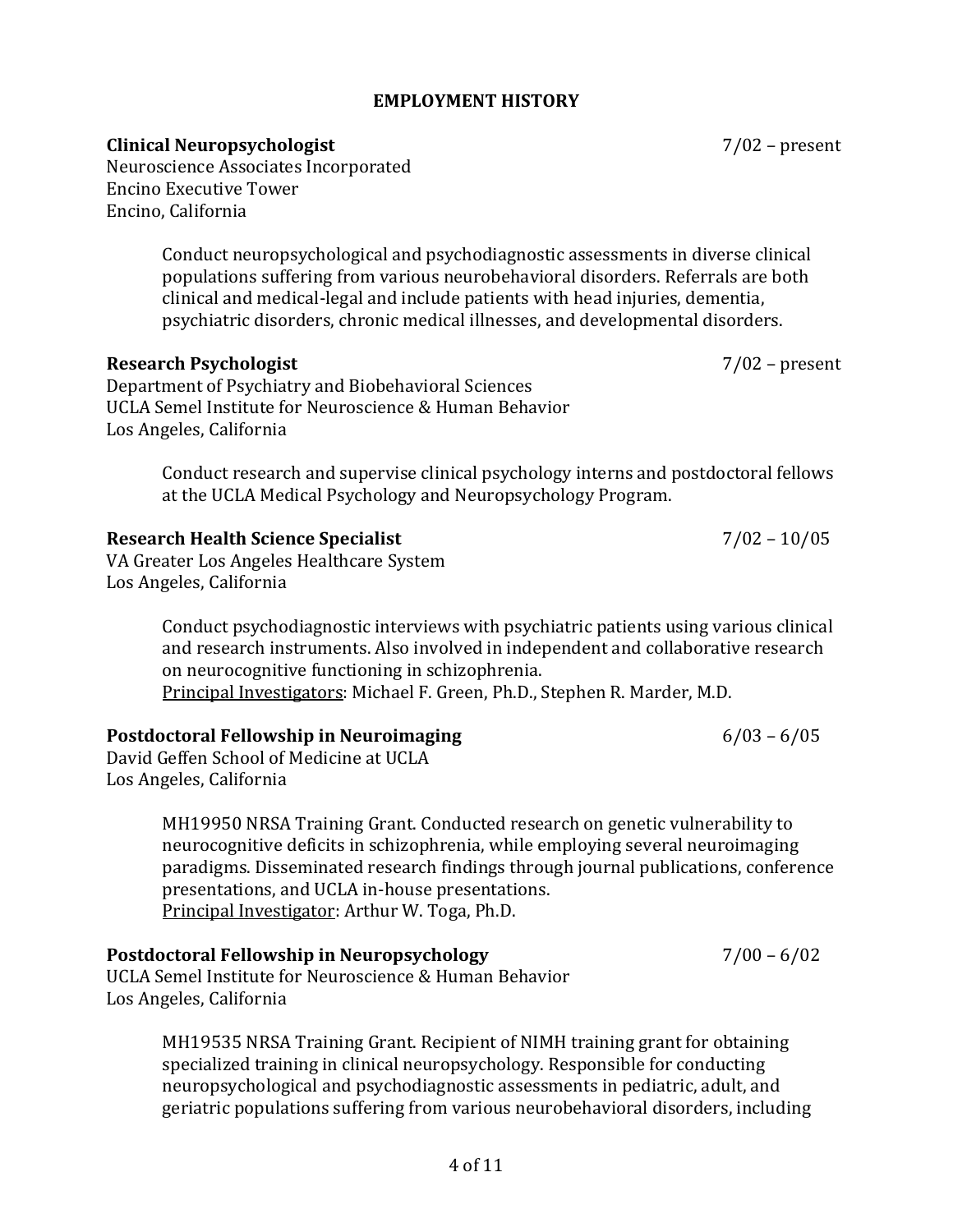head injuries, dementia, HIV-1, psychiatric disorders, chronic medical illnesses, and developmental disorders. Approximately 50% of cases were medical-legal. Also responsible for supervising clinical psychology pre-interns and research assistants working at the clinic.  $(50 \text{ hrs}/\text{wk})$ 

Supervisors: Paul Satz, Ph.D., ABPP (CL, CN), Charles H. Hinkin, Ph.D., ABPP/ABCN, and Eric Miller, Ph.D.

## **Predoctoral Internship** 7/99 – 6/00

UCLA Semel Institute for Neuroscience & Human Behavior Los Angeles, California

> Psychology intern. Responsible for conducting individual, group, and family psychotherapies with geriatric, adult, and pediatric populations suffering from various psychotic, mood, anxiety, and personality disorders. Also responsible for conducting neuropsychological and psychodiagnostic assessments in adult and geriatric populations suffering from various psychiatric and neurobehavioral disorders. (45 hrs/wk) Supervisors: Jennifer Dunkin, Ph.D., Keith H. Nuechterlein, Ph.D., and Jeffrey Schaeffer,

> Ph.D., ABPP/ABCN.

# Advanced Assessment/Therapy Practicum and all the state of  $\frac{8}{98} - \frac{6}{99}$

Veterans Administration Medical Center Minneapolis, Minnesota

> Psychology trainee in an outpatient anxiety disorders clinic. Responsible for conducting cognitive-behaviorally based psychotherapy with veterans suffering from various anxiety disorders. Also responsible for psychodiagnostic assessment using SCID I/P-Anxiety Disorders Module, Hamilton Anxiety Inventory, and Hamilton Depression Inventory. (8 hrs/wk, 350 hours total) Supervisors: Douglas H. Olson, Ph.D., and Christopher S. Vye, Ph.D.

## **Neuropsychological Assessment Practicum** 9/97 - 6/99

Midwestern Neurologic and Psychiatric Consultants Minneapolis, Minnesota

> Psychology trainee in an outpatient neurology clinic. Client population included a variety of neurologic and psychiatric disorders, such as traumatic brain injury, dementia, aphasia, stroke, paralysis, epilepsy, substance use disorders, mood disorders, anxiety disorders, and personality disorders. Responsible for administering and scoring intellectual, achievement, and neuropsychological tests. (20 hrs/month, 420 hours total) Supervisor: Michael J. Fuhrman, Ph.D., ABPP/ABCN.

## **Crisis Intervention and Brief Therapy Practicum** 9/97 - 9/98

Walk-In Counseling Center (WICC) Minneapolis, Minnesota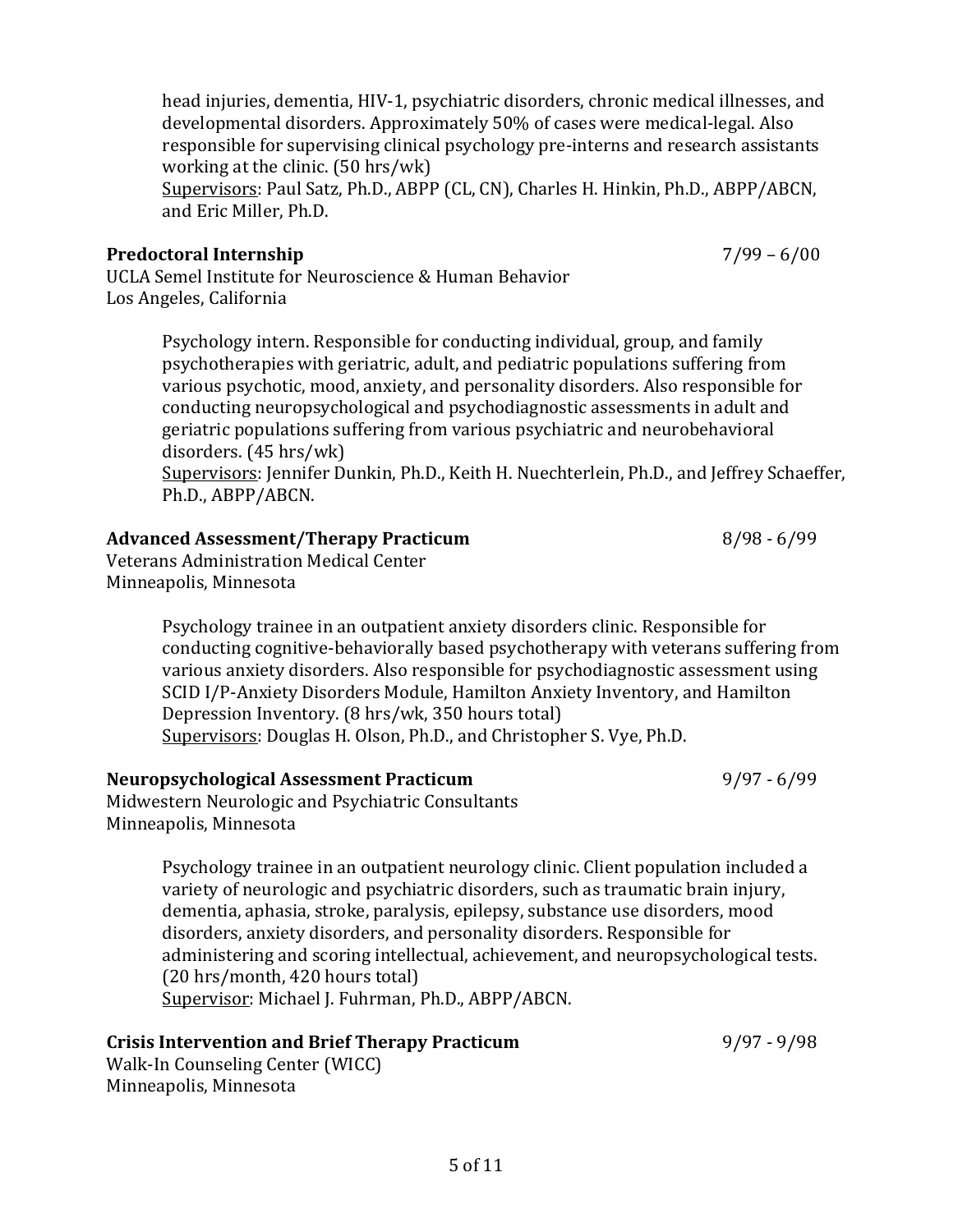Psychology trainee in a community mental health center. Clients presented with a variety of concerns, ranging in severity from adjustment and interpersonal difficulties to mood and psychotic disorders. Conducted on-site crisis intervention and evaluation for psychotic, suicidal, and adjustment crises. Also conducted short-term psychotherapy with individuals and couples. (12 hrs/month, 140 hours total) Supervisor: James L. Ayers, Ph.D.

#### **Neuropsychological Assessment Practicum** 3/97 - 9/97

Pediatric Neuropsychology Clinic, Department of Neurology, University of Minnesota Hospital, Minneapolis, Minnesota

> Psychology trainee in a pediatric neuropsychology clinic, division of pediatric neurology. Client population included children and adolescents ranging with a variety of developmental, neurological, and psychiatric disorders, such as mental retardation, learning, motor skills, and communication disorders, pervasive developmental disorders, and attention deficit and disruptive behavior disorders, as well as mood and anxiety disorders. Responsible for administering, scoring, and interpreting intellectual, achievement, and neuropsychological tests. Also conducted diagnostic interviews with children and parents.  $(15 \text{ hrs/wk}, 380 \text{ hours total})$ Supervisors: Richard S. Ziegler, Ph.D., and Elsa G. Shapiro, Ph.D.

**Therapy Practicum** 12/96 - 2/97 Anxiety Disorders Clinic

Minneapolis, Minnesota

Psychology trainee in an outpatient anxiety disorders clinic. Responsible for conducting cognitive-behaviorally based psychotherapy with individuals suffering from various anxiety disorders. Also co-lead group therapy of 4-6 individuals with primary diagnosis of obsessive-compulsive disorder. (7 hrs/wk, 80 hours total) Supervisor: Vernon T. Devine, Ph.D.

## **Assessment Practicum** 6/96 - 9/96

Veterans Administration Medical Center Minneapolis, Minnesota

> Psychology trainee in a posttraumatic stress recovery clinic. Client population included veterans with combat-related posttraumatic stress disorder, as well as a variety of comorbid conditions, such as substance use disorders, mood disorders, other anxiety disorders, and personality disorders. Responsible for conducting diagnostic interviews and for administering, scoring, and interpreting intellectual and neuropsychological tests, as well as objective and projective personality tests. Also observed group therapy of 10-12 veterans with primary diagnosis of posttraumatic stress disorder. (8 hrs/wk, 100 hours total) Supervisors: Nina A. Sayer, Ph.D., and Charles A. Peterson, Ph.D.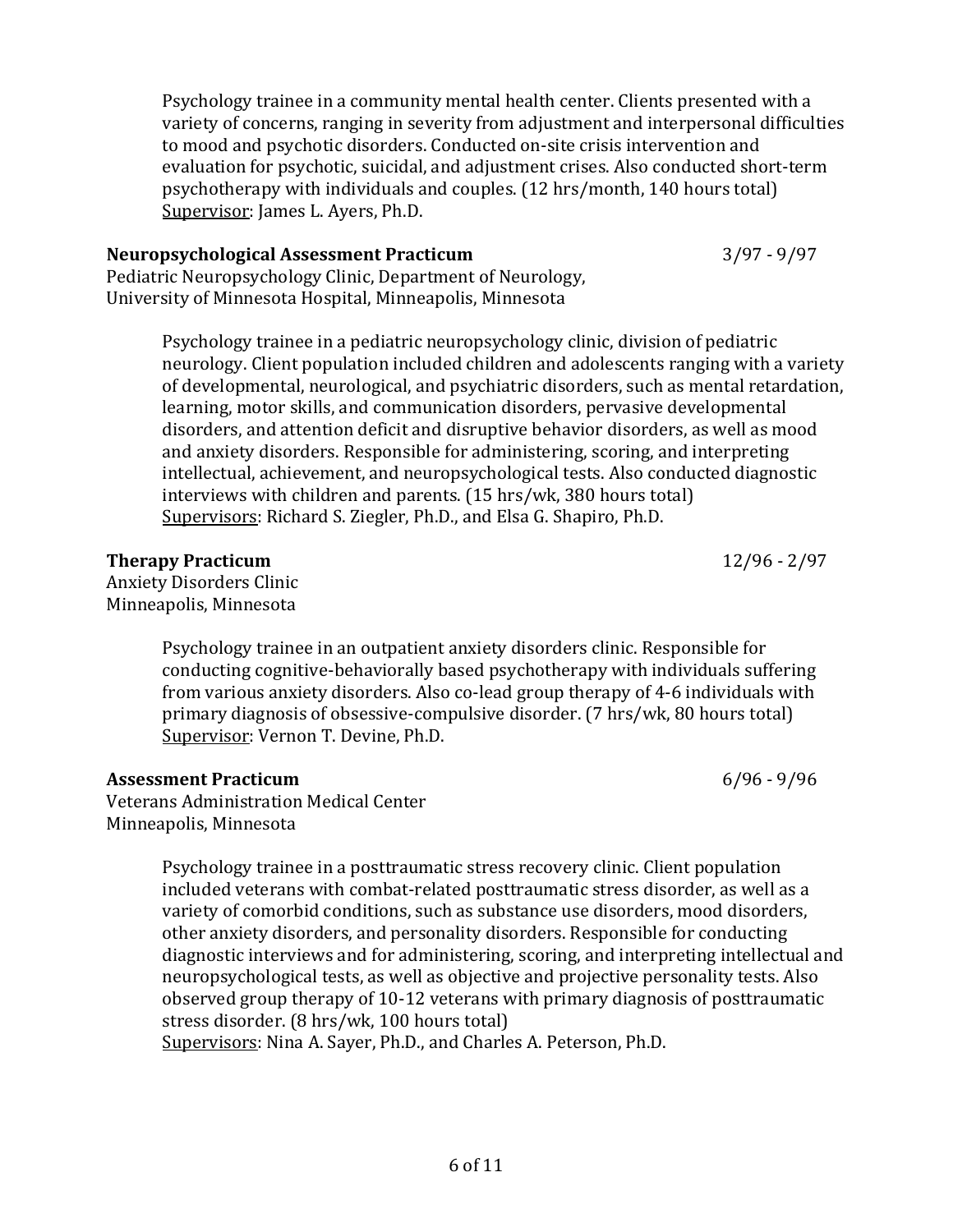## **PUBLICATIONS**

- 1. Brown, G. P., Craske, M. G., Tata, P., Rassovsky, Y., & Tsao, J. C. I. (2000). The anxiety attitude and belief scale: Initial psychometric properties in an undergraduate sample. *Clinical Psychology and Psychotherapy, 7*, 230-239.
- 2. Rassovsky, Y., Kushner, M. G., Schwarze, N. J., & Wangensteen, O. D. (2000). Psychological and physiological predictors of response to carbon dioxide challenge in individuals with panic disorder. *Journal of Abnormal Psychology, 109, 616-623.*
- 3. Rassovsky, Y., & Kushner, M. G. (2003). Carbon dioxide in the study of panic disorder: Issues of definition, methodology, and outcome. *Journal of Anxiety Disorders, 17*, 1-32.
- 4. Rassovsky, Y., Hurliman, E., Abrams, K., & Kushner, M. G. (2004).  $CO<sub>2</sub>$  hypersensitivity in recently abstinent alcohol dependent individuals: A possible mechanism underlying the high risk for anxiety disorder among alcoholics. *Journal of Anxiety Disorders, 18*, 159-176.
- 5. Rassovsky, Y., Green, M. F., Nuechterlein, K. H., Breitmeyer, B., & Mintz, J. (2004). Paracontrast and metacontrast in schizophrenia: Clarifying the mechanism for visual masking deficits. *Schizophrenia Research, 71*, 485-492.
- 6. Horan, W. P., Rassovsky, Y., & Green, M. F. (2005). Stimulating development of new drugs to improve cognition in schizophrenia. *Current Psychosis and Therapeutics Reports, 3,68-*73.
- 7. Rassovsky, Y., Green, M. F., Nuechterlein, K. H., Breitmeyer, B., & Mintz, J. (2005). Modulation of attention during visual masking in schizophrenia. The American Journal of *Psychiatry, 162*, 1533-1535.
- 8. Rassovsky, Y., Green, M. F., Nuechterlein, K. H., Breitmeyer, B., & Mintz, J. (2005). Visual processing in schizophrenia: Structural equation modeling of visual masking performance. *Schizophrenia Research, 78*, 251-260.
- 9. Rassovsky, Y., Abrams, K., & Kushner, M. G. (2006). Suffocation and respiratory responses to carbon dioxide and breath holding challenges in individuals with panic disorder. Journal of Psychosomatic Research, 60, 291-298.
- 10. Abrams, K., Rassovsky, Y., & Kushner, M. G. (2006). Evidence for respiratory and nonrespiratory subtypes in panic disorder. *Depression and Anxiety, 23, 474-481*.
- 11. Rassovsky, Y., Satz, P., Alfano, M. S., Light, R. K., Zaucha, K., McArthur, D. L., & Hovda, D. (2006). Functional Outcome in TBI I: Neuropsychological, emotional, and behavioral mediators. *Journal of Clinical and Experimental Neuropsychology, 28*, 567-580.
- 12. Rassovsky, Y., Satz, P., Alfano, M. S., Light, R. K., Zaucha, K., McArthur, D. L., & Hovda, D. (2006). Functional Outcome in TBI II: Verbal memory and information processing speed mediators. *Journal of Clinical and Experimental Neuropsychology, 28,* 581-591.
- 13. Sergi, M. J., Rassovsky, Y., Nuechterlein, K. H., & Green, M. F. (2006). Social perception as a mediator of the influence of early visual processing on functional status in schizophrenia. The American Journal of Psychiatry, 163, 448-454.
- 14. Sergi, M. J., Rassovsky, Y., Widmark, C., Reist, C., Erhart, S., Braff, D. L., Marder, S. R., & Green, M. F. (2007). Social cognition in schizophrenia: Relationships with neurocognition and negative symptoms. *Schizophrenia Research*, 90, 316-324.
- 15. Reinhard, M. J., Satz, P., Scagglioni, C. A., D'Elia, L. F., Rassovsky, Y., Arita, A., Hinkin, C. H., Thrasher, D., & Ordog, G. (2007). Neuropsychological exploration of alleged mold neurotoxicity. Archives of Clinical Neuropsychology, 22, 533-543.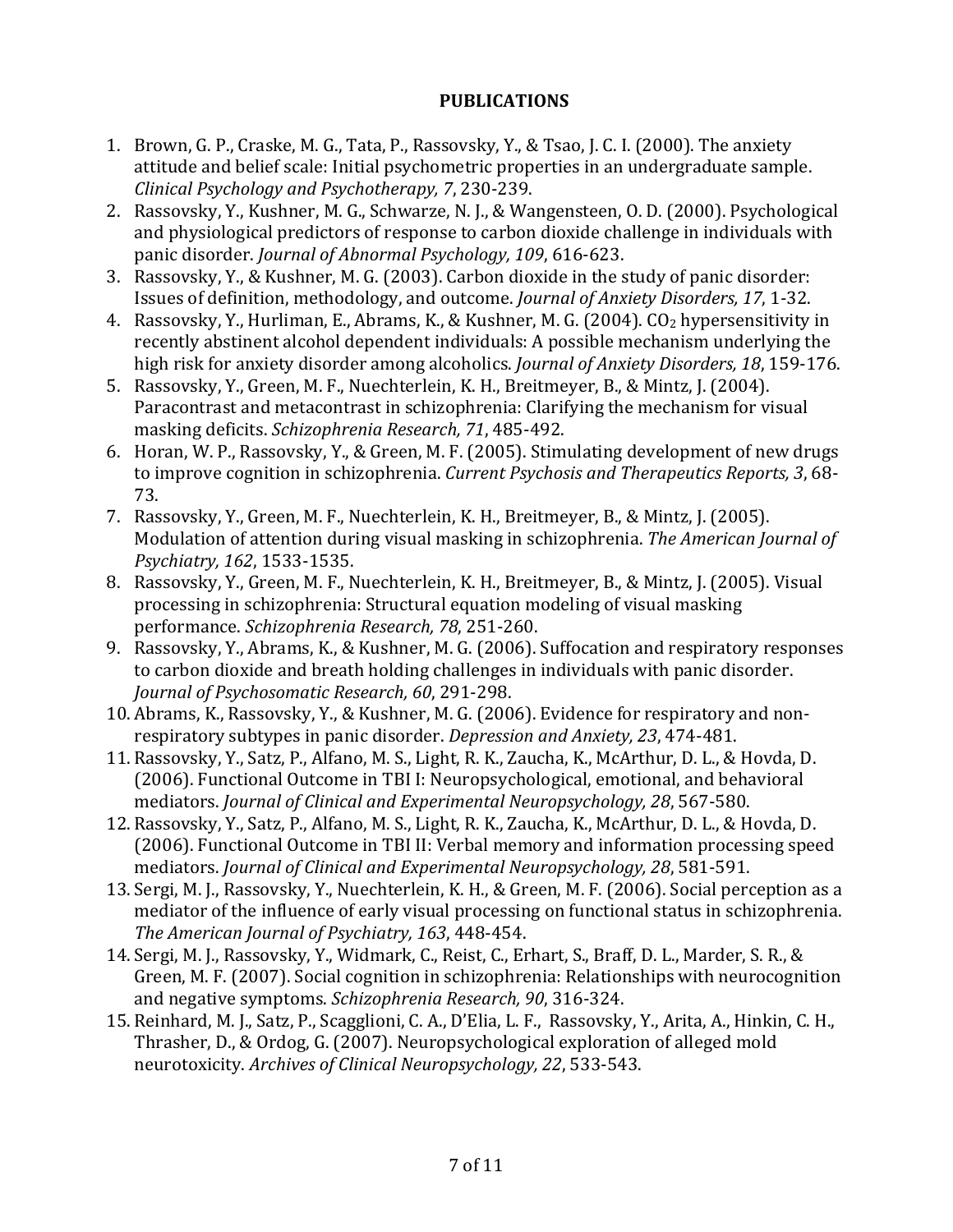- 16. Bedwell, J. S., Orem, D. M., Rassovsky, Y., Allen, L. G., & Sutterby, S. R. (2009). A potential qualitative endophenotype for schizophrenia: Backward masking response to red light. *Psychiatry Research, 166*, 166-173.
- 17. Nemoto, T., Yamazawa, R., Kobayashi, H., Fujita, N., Chino, B., Fujii, C., Kashima, H., Rassovsky, Y., Green, M. F., & Mizuno, M. (2009). Cognitive training for divergent thinking in schizophrenia: A pilot study. *Progress in Neuro-Psychopharmacology & Biological Psychiatry, 33*, 1533-1536.
- 18. Horan, W. P., Rassovsky, Y., Kern, R. S., Lee, J., Wynn, J. K., & Green, M. F. (2010). Further support for the role of dysfunctional attitudes in models of real-world functioning in schizophrenia. *Journal of Psychiatric Research, 44, 499-505.*
- 19. Rassovsky, Y., Horan, W. P., Lee, J., Sergi, M. J., & Green, M. F. (2011). Pathways between early visual processing and functional outcome in schizophrenia. *Psychological Medicine*, *41*, 487-498.
- 20. Satz, P., Cole, M. A., Hardy, D. J., & Rassovsky, Y. (2011). Brain and cognitive reserve: Mediator(s) and construct validity. *Journal of Clinical and Experimental Neuropsychology*, *33*, 121-130.
- 21. Bedwell, J. S., Rassovsky, Y., Orem, D. M., & Kamath, V. (2011). The backward masking red light effect in schizophrenia: Relationship to clinical features and neurocognitive performance. *Journal of Abnormal Psychology*, 120, 490-496.
- 22. Rissling, A. J., Braff, D. L., Swerdlow, N. R., Helleman, G., Rassovsky, Y., Sprock, J., Pela, M., & Light, G. A. (2012). Disentangling early sensory information processing deficits in schizophrenia. *Clinical Neurophysiology*, 123, 1942-1949.
- 23. Bedwell, J. S., Chan, C. C., Trachik, B. J., & Rassovsky, Y. (2013). Changes in the visualevoked P1 potential as a function of schizotypy and background color in healthy young adults. *Journal of Psychiatric Research*, 47, 542-547.
- 24. Bedwell, J. S., Chan, C. C., Cohen, O., Karbi. Y., Shamir, E., & Rassovsky, Y. (2013). The magnocellular visual pathway and facial emotion misattribution errors in schizophrenia. *Progress in Neuro-Psychopharmacology & Biological Psychiatry, 44, 88-93.*
- 25. Levi, Y., Rassovsky, Y., Agranov, E., Sela-Kaufman, M., & Vakil, E. (2013). Cognitive reserve components as expressed in traumatic brain injury. *Journal of the International Neuropsychological Society, 19*, 664-671.
- 26. Rassovsky, Y., Lee, J., Nori, P., Wu, A. D., Iacoboni, M., Breitmeyer, B. G., Hellemann, G., & Green, M. F. (2013). Assessing temporal processing of facial emotion perception with transcranial magnetic stimulation. *Brain and Behavior*, 3, 263-272.
- 27. Sela-Kaufman, M., Rassovsky, Y., Agranov, E., Levi, Y., & Vakil, E. (2013). Premorbid personality characteristics and attachment style moderate the effect of injury severity on occupational outcome in traumatic brain injury: Another aspect of reserve. *Journal of Clinical and Experimental Neuropsychology, 35*, 584-595.
- 28. Rassovsky, Y., Lee, J., Nori, P., Wu, A. D., Iacoboni, M., Breitmeyer, B. G., Hellemann, G., & Green, M. F. (2014). Exploring facial emotion perception in schizophrenia using transcranial magnetic stimulation and spatial filtering. *Journal of Psychiatric Research*, 58, 102-108.
- 29. Schaffer, Y., Barak, O., & Rassovsky, Y. (2015). Social perception in borderline personality disorder: The role of context. *Journal of Personality Disorders, 29*, 275-288.
- 30. Rassovsky, Y., Levi, Y., Agranov, E., Sela-Kaufman, M., Sverdlik, A., & Vakil, E. (2015). Predicting long-term outcome following traumatic brain injury (TBI). *Journal of Clinical and Experimental Neuropsychology, 37*, 354-366.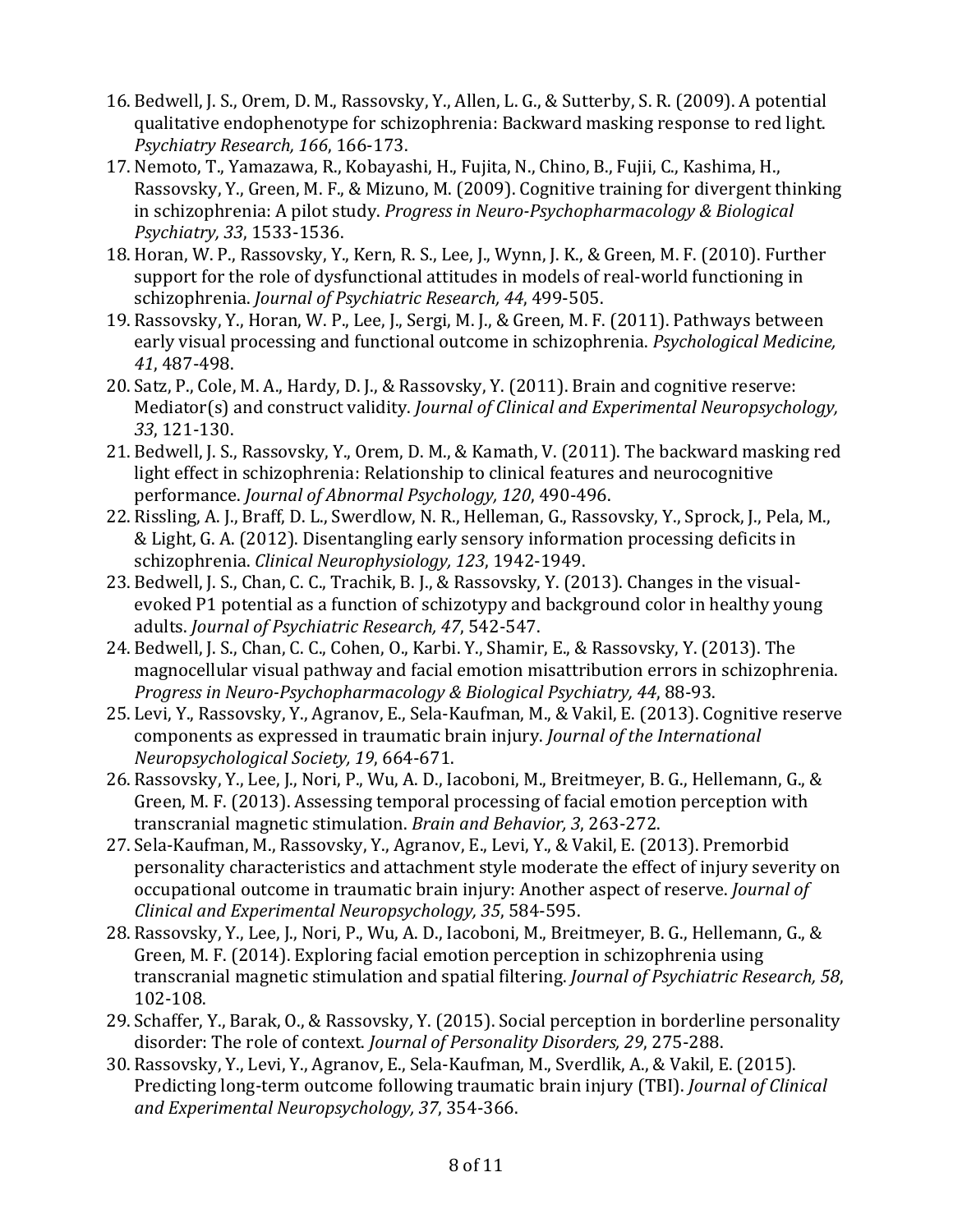- 31. Silberg, T., Tal-Jacoby, D., Levav, M., Brezner, A., & Rassovsky, Y. (2015). Parents and teachers' perspectives on child's emotional and behavioral problems following Traumatic Brain Injury (TBI): The moderating effect of time. *Brain Injury, 29, 481-489*.
- 32. Rassovsky, Y., Dunn, W., Wynn, J., Wu, A. D., Iacoboni, M., Hellemann, G., & Green, M. F. (2015). The effect of transcranial direct current stimulation on social cognition in schizophrenia: A preliminary study. *Schizophrenia Research*, 165, 171-174.
- 33. Vakil, E. & Rassovsky, Y. (2015). Predicting long-term outcome following traumatic brain injury (TBI) from the Cognitive Reserve hypothesis perspective. In P. Azouvi, C. Vallat-Azouvi, & G. Aubin (Eds.), *Les traumatismes cranio-cérébraux* (pp.115-125). De Boeck-Solal, Louvain la Neuve, Belgium.
- 34. Dunn, W., Rassovsky, Y., Wynn, J., Wu, A. D., Iacoboni, M., Hellemann, G., & Green, M. F. (2016). Modulation of neurophysiological auditory processing measures by bilateral transcranial direct current stimulation in schizophrenia. *Schizophrenia Research*, 174, 189-191.
- 35. Segev, S., Shorer, M., Rassovsky, Y., Pilowsky-Peleg, T., Apter, A., & Fennig, S. (2016). The contribution of post-traumatic stress disorder and mild traumatic brain injury to persistent post concussive symptoms following motor vehicle accidents. *Neuropsychology, 30*, 800-810.
- 36. Jahshan, C., Wolf, M., Karbi, Y., Shamir, E., & Rassovsky, Y. (2017). Probing the magnocellular and parvocellular visual pathways in facial emotion perception in schizophrenia. *Psychiatry Research, 253*, 38-42.
- 37. Harwood, A. Lavidor, M., & Rassovsky, Y. (2017). Reducing aggression with martial arts: A meta-analysis of child and youth studies. *Aggression and Violent Behavior*, 34, 96-101.
- 38. Kallo, Y. & Rassovsky, Y. (2017). Arousal and vigilance: The effects of physical exercise and positive mood on attention. *International Journal of Sports and Exercise Medicine*, 3, 1-6.
- 39. Dunn, W., Rassovsky, Y., Wynn, J., Wu, A. D., Iacoboni, M., Hellemann, G., & Green, M. F. (2017). The effect of bilateral transcranial direct current stimulation on early auditory processing in schizophrenia: A preliminary study. *Journal of Neural Transmission, 124*, 1145-1149.
- 40. Jahshan, C., Rassovsky, Y., & Green, M. F. (2017). Enhancing neuroplasticity to augment cognitive remediation in schizophrenia. *Frontiers in Psychiatry, 8.* doi.org/10.3389/fpsyt.2017.00191.
- 41. Bloom, R., Schnaider-Beeri, M., Ravona-Springer, R., Heymann, A., Dabush, H., Bar, L., Barkan, S., Rassovsky, Y., & Bahar-Fuchs, A. (2017). Computerized cognitive training for older diabetic adults at risk of dementia: study protocol for a randomized controlled trial. Alzheimer's & Dementia: Translational Research & Clinical Interventions, 3, 636-650.
- 42. Segev, S., Shorer, M., Pilowsky-Peleg, T., Apter, A., Fennig, S., & Rassovsky, Y. (2018). Gender differences in neurocognitive performance among children with PTSD and mild TBI. *Journal of Traumatic Stress, 31, 64-70.* doi.org/10.1002/jts.22250.
- 43. Zilberman, N., Yadid, G., Efrati, Y., Neumark, Y., & Rassovsky, Y. (2018). Personality profiles of substance and behavioral addictions. Addictive Behaviors, 82, 174-181. doi.org/10.1016/j.addbeh.2018.03.007
- 44. Rassovsky, Y., Dunn, W., Wynn, J., Wu, A. D., Iacoboni, M., Hellemann, G., & Green, M. F. (2018). Single transcranial direct current stimulation in schizophrenia: Randomized, cross-over study of neurocognition, social cognition, ERPs, and side effects. *PLoS One*. org/10.1371/journal.pone.0197023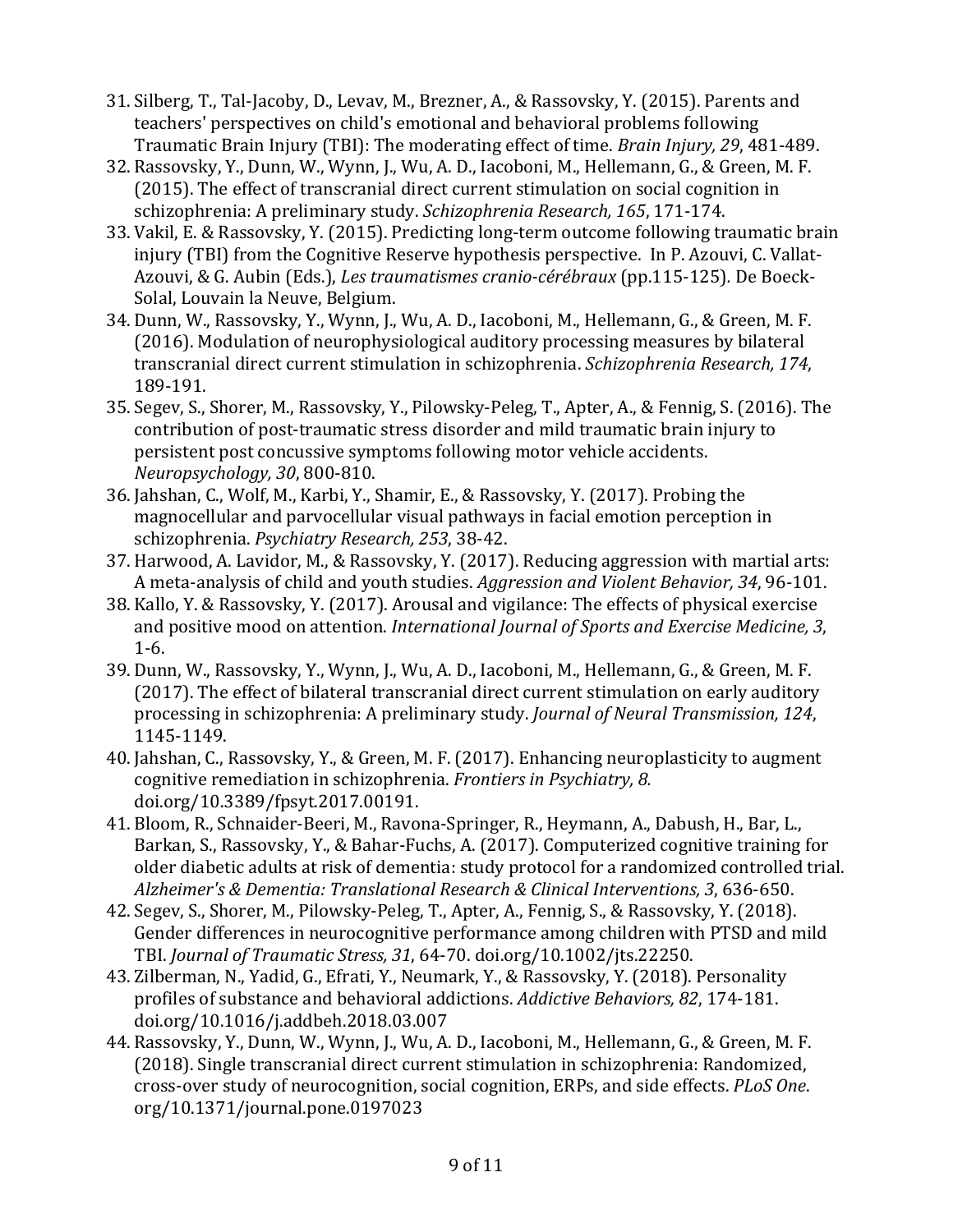- 45. Zilberman, N., Dor Ziderman, Y., Zeev-Wolf, M., Goldstein, A., Yadid, G., Neumark, Y., & Rassovsky, Y. (2018). Evidence for a differential visual M300 brain response in gamblers. *Clinical Neurophysiology, 129*, 2228-2238. doi.org/10.1016/j.clinph.2018.08.010
- 46. Rassovsky, Y. & Alfassi, T. (2019). Attention improves during physical exercise in individuals with ADHD. *Frontiers in Psychology*. doi.org/10.3389/fpsyg.2018.02747
- 47. Zilberman, N., Lavidor, M., Yadid, G., & Rassovsky, Y. (2019). Qualitative and quantitative meta-analyses of brain fMRI and cue-reactivity addiction studies. *Neuropsychology*, 33, 319-334. dx.doi.org/10.1037/neu0000526
- 48. Berger, C., Lev, A., Elbaum, T., Wagner, M., Rassovsky, Y., & Braw, Y. (2019). Detection of feigned attention deficit hyperactivity disorder (ADHD) using the MOXO-d-CPT. *Journal of Attention Disorders*. doi.org/10.1177/1087054719864656
- 49. Rassovsky, Y., Harwood, A., Zagoori-Sharon, O., & Feldman, R. (2019). Martial arts increase oxytocin production. *Scientific Reports* 9, 12980. doi.org/10.1038/s41598-019-49620-0
- 50. Zilberman, N., Yadid, G., Efrati, Y., & Rassovsky, Y. (2019). Negative and positive life events and their relation to substance and behavioral addictions. *Drug and Alcohol Dependence, 204*. doi.org/10.1016/j.drugalcdep.2019.107562
- 51. Bahar-Fuchs, A., Barendse, M. E. A., Bloom, R., Ravona-Springer, R., Heymann, A., Dabush, H., Bar, L., Slater, S., Rassovsky, Y., & Schnaider-Beeri, M. (2020). Computerized cognitive training for older adults at higher dementia risk due to diabetes: Findings from a randomized controlled trial. The journals of gerontology. Series A, Biological sciences and *medical sciences, 75*, 747-754. doi:10.1093/gerona/glz073
- 52. Lambez, B., Harwood-Gross, A., & Rassovsky, Y. (2020). Non-pharmacological interventions for cognitive difficulties in ADHD: A systematic review and meta-analysis. *Journal of Psychiatric Research, 120*. 40-55.
- 53. Harwood-Gross, A., Lambez, B., Feldman, R., & Rassovsky, Y. (2020). Patterns of early maternal care predict executive functions and antisocial behavior in at-risk youths. Frontiers in Psychiatry. doi: 10.3389/fpsyt.2020.00037
- 54. Zeev-Wolf, M. & Rassovsky, Y. (2020). Testing the magnocellular pathway advantage in facial expressions processing for consistency over time. *Neuropsychologia*, 138, 1-8. doi.org/10.1016/j.neuropsychologia.2020.107352
- 55. Shorer, M., Segev, S., Rassovsky, Y., Fennig, S., Apter, A., &. Pilowsky Peleg, T. (2020). Is intervention for children with post-traumatic stress disorder (PTSD) effective even when mild traumatic brain injury (mTBI) is present? *Journal of Traumatic Stress, 33, 330-337.* doi.org/10.1002/jts.2251
- 56. Zilberman, N., Yadid, G., Efrati, Y., & Rassovsky, Y. (2020). Who becomes addicted and to what? Psychosocial predictors of substance and behavioral addictive disorders. *Psychiatry Research*. doi.org/10.1016/j.psychres.2020.113221
- 57. Lambez, B., Agmon, G., Har-Shai Yahav, P., Rassovsky, Y., & Zion-Golumbic, E. (2020). Paying attention to speech: The role of working memory capacity and professional experience. *Attention, Perception, & Psychophysics*. doi.org/10.3758/s13414-020-02091- 2
- 58. Harwood-Gross, A., Feldman, R., Zagoory-Sharon, O., & Rassovsky, Y. (2020). Hormonal reactivity during martial arts practice among high-risk youths. *Psychoneuroendocrinology*. doi.org/10.1016/j.psyneuen.2020.104806